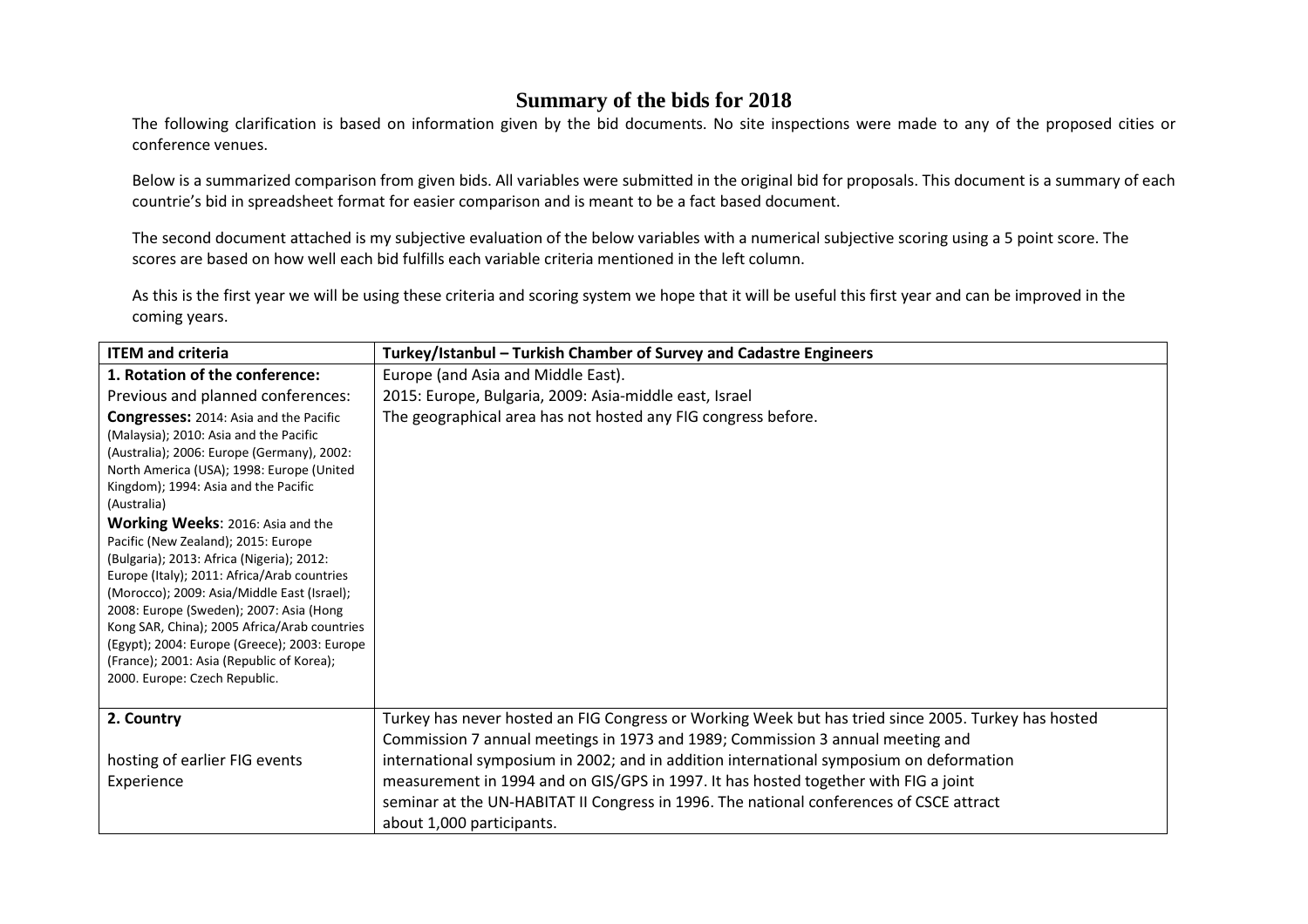| Turkey is facing economical growth in recent years and diversified projects, eg the urban regeneration project<br>and Marmaray rail transport project connecting Europe and Asia with an undersea rail tunnel under the<br>Bosphorus straight.<br>The bid is made by Turkish Chamber of Survey and Cadastre Engineers (CSCE) that was founded in 1954 and has<br>3. Member association<br>been a member of FIG since 1969. CSCE is a qualifying body and partly learned society for exchange of technical<br>information for professional engineers working in the fields of surveying and mapping. The CSCE headquarters<br>Its activeness,<br>Commitment to FIG and to FIG 2017<br>are located in Ankara connecting 10 branches and 150 provincial representations in Turkey. CSCE has about |
|------------------------------------------------------------------------------------------------------------------------------------------------------------------------------------------------------------------------------------------------------------------------------------------------------------------------------------------------------------------------------------------------------------------------------------------------------------------------------------------------------------------------------------------------------------------------------------------------------------------------------------------------------------------------------------------------------------------------------------------------------------------------------------------------|
|                                                                                                                                                                                                                                                                                                                                                                                                                                                                                                                                                                                                                                                                                                                                                                                                |
|                                                                                                                                                                                                                                                                                                                                                                                                                                                                                                                                                                                                                                                                                                                                                                                                |
|                                                                                                                                                                                                                                                                                                                                                                                                                                                                                                                                                                                                                                                                                                                                                                                                |
|                                                                                                                                                                                                                                                                                                                                                                                                                                                                                                                                                                                                                                                                                                                                                                                                |
|                                                                                                                                                                                                                                                                                                                                                                                                                                                                                                                                                                                                                                                                                                                                                                                                |
|                                                                                                                                                                                                                                                                                                                                                                                                                                                                                                                                                                                                                                                                                                                                                                                                |
|                                                                                                                                                                                                                                                                                                                                                                                                                                                                                                                                                                                                                                                                                                                                                                                                |
| Execution ability for local association<br>3,000 members. CSCE covers all FIG Commissions and has appointed a delegate to each Commission. CSCE has                                                                                                                                                                                                                                                                                                                                                                                                                                                                                                                                                                                                                                            |
| announced their willingness to host a FIG Congress since 2005 and applied in 2010.                                                                                                                                                                                                                                                                                                                                                                                                                                                                                                                                                                                                                                                                                                             |
| Turkey has had a fairly large representation at previous FIG events.                                                                                                                                                                                                                                                                                                                                                                                                                                                                                                                                                                                                                                                                                                                           |
| CSCE has organized many larger events, symposia, training camps etc in the later years and is experienced in                                                                                                                                                                                                                                                                                                                                                                                                                                                                                                                                                                                                                                                                                   |
| organising several events.                                                                                                                                                                                                                                                                                                                                                                                                                                                                                                                                                                                                                                                                                                                                                                     |
| Turkey is in arreras with 2013 subscription fee.                                                                                                                                                                                                                                                                                                                                                                                                                                                                                                                                                                                                                                                                                                                                               |
| The bid is supported by President of the Republic of Turkey: H.E. Abdullah Gül, Prime Minister of Turkey;<br>4. Supporting organisations                                                                                                                                                                                                                                                                                                                                                                                                                                                                                                                                                                                                                                                       |
| Guvernor of Istanbul, Mayor of Istanbul, Ministry of Environment and Urbanization, Istanbul Convention &                                                                                                                                                                                                                                                                                                                                                                                                                                                                                                                                                                                                                                                                                       |
| visitors bureau (providing all necessary coordination with local authorities and local bodies) General Directorate<br>Local support to the Working Week                                                                                                                                                                                                                                                                                                                                                                                                                                                                                                                                                                                                                                        |
| Governmental support<br>of Land Registry and Cadastre, General Directorate of Agraian Reform, Yildiz Teknical University, Hitit                                                                                                                                                                                                                                                                                                                                                                                                                                                                                                                                                                                                                                                                |
| Financial support<br>University, Okan University, Istanbul Technical University. The congress will support selected speakers from                                                                                                                                                                                                                                                                                                                                                                                                                                                                                                                                                                                                                                                              |
| developing countries by providing 20+ free registrations and 50+ free or affordable accommodation. Additional<br>General support                                                                                                                                                                                                                                                                                                                                                                                                                                                                                                                                                                                                                                                               |
| support will be sought from aid programmes, donators or from the congress budget.                                                                                                                                                                                                                                                                                                                                                                                                                                                                                                                                                                                                                                                                                                              |
| Support from state: €100,000                                                                                                                                                                                                                                                                                                                                                                                                                                                                                                                                                                                                                                                                                                                                                                   |
| Istanbul is a large metropolis with over 13.9 million inhabitants.<br>5. Host city                                                                                                                                                                                                                                                                                                                                                                                                                                                                                                                                                                                                                                                                                                             |
| Istanbul has hosted several major and scientific events. ICCA-International Conference and Convention                                                                                                                                                                                                                                                                                                                                                                                                                                                                                                                                                                                                                                                                                          |
| Characteristics and interest from<br>Association launched Istanbul as Leading Congress Destination in the world in 2012. There are seven                                                                                                                                                                                                                                                                                                                                                                                                                                                                                                                                                                                                                                                       |
| convention centres and three exhibition centres in Istanbul and the city has 89,000 total guestrooms and 94<br>congress programme point of view<br>Host city attractiveness<br>five-star and deluxe hotels. Rated World #1 congress destination with more than 500 delegates.                                                                                                                                                                                                                                                                                                                                                                                                                                                                                                                  |
| Host city offerings<br>The only major city on two continents.                                                                                                                                                                                                                                                                                                                                                                                                                                                                                                                                                                                                                                                                                                                                  |
| $6th$ tourism destination in the world (2012)                                                                                                                                                                                                                                                                                                                                                                                                                                                                                                                                                                                                                                                                                                                                                  |
| Ancient city with a remarkable history and with several interesting sights                                                                                                                                                                                                                                                                                                                                                                                                                                                                                                                                                                                                                                                                                                                     |
| There is an extensive public transport network                                                                                                                                                                                                                                                                                                                                                                                                                                                                                                                                                                                                                                                                                                                                                 |
| 6. Venue<br>Seven convention centres in Istanbul.                                                                                                                                                                                                                                                                                                                                                                                                                                                                                                                                                                                                                                                                                                                                              |
| Selected venue is Istanbul Congress Center (ICC). ICC is located wit easy walking distance of hotels and close to                                                                                                                                                                                                                                                                                                                                                                                                                                                                                                                                                                                                                                                                              |
| the Taksim cultural district as well as shopping, dining and nightlife. ICC is large and has 7 floors in total and has                                                                                                                                                                                                                                                                                                                                                                                                                                                                                                                                                                                                                                                                         |
| Price/affordability<br>several halls suitable for the FIG Congress. The venue must be investigated better to value the suitability to a                                                                                                                                                                                                                                                                                                                                                                                                                                                                                                                                                                                                                                                        |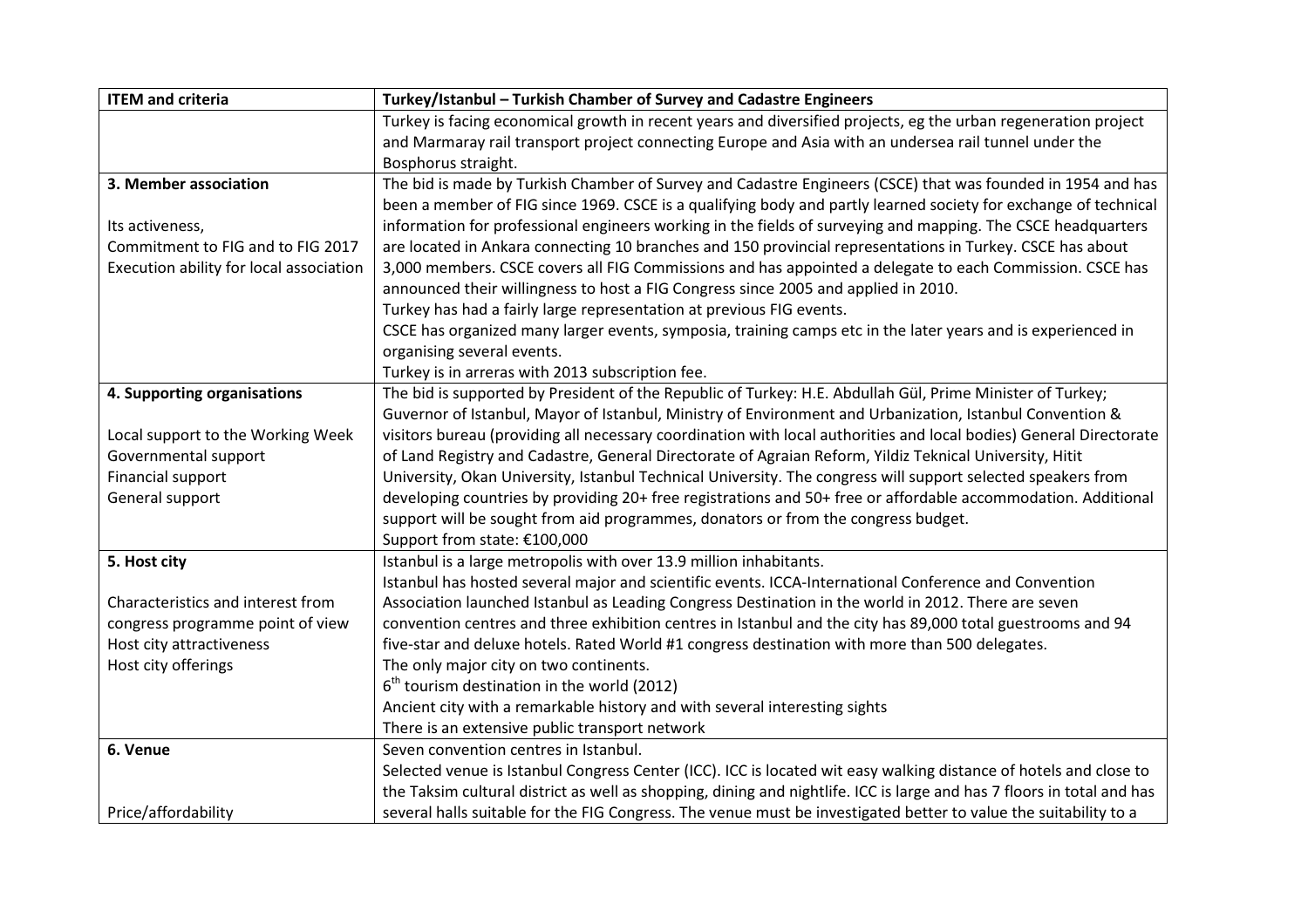| <b>ITEM and criteria</b>                           | Turkey/Istanbul - Turkish Chamber of Survey and Cadastre Engineers                                                                                                                                                                |
|----------------------------------------------------|-----------------------------------------------------------------------------------------------------------------------------------------------------------------------------------------------------------------------------------|
| Location of venue                                  | FIG Congress and affordability.                                                                                                                                                                                                   |
| Internet availability                              | There are no other confirmed major events during the proposed dates                                                                                                                                                               |
| Suitability of rooms, size of venue,               |                                                                                                                                                                                                                                   |
| structure and layout of the venue                  |                                                                                                                                                                                                                                   |
| Catering                                           |                                                                                                                                                                                                                                   |
| Value for money                                    |                                                                                                                                                                                                                                   |
| Hotels nearby                                      |                                                                                                                                                                                                                                   |
| Facilities for exhibition                          |                                                                                                                                                                                                                                   |
| 7. Accessibility                                   | Istanbul is accessible from all parts of the world. Two International Airports in Istanbul (one in European and<br>one in the Asian side. Most airline carriers offer non-stop direct flights to Istanbul's Atatürk International |
| Flight connections<br>Several access possibilities | Airport. Turkish airlines #1 Best airline in Europe in 2011,2012 and 2013. Direct flights to over 240 destinations<br>worldwide.                                                                                                  |
| Security                                           | Citizens of 71 countries require no visa to enter Turkey, Citizens of an additional 97 countries can obtain an e-                                                                                                                 |
| Visa issues                                        | visa.                                                                                                                                                                                                                             |
| Air fare to destination                            | Turkish Airlines offers special discount to FIG participants                                                                                                                                                                      |
|                                                    | Taxi ride from airport to city centre is around 13-18 EUR. There is around 20 km.                                                                                                                                                 |
|                                                    | Public bus/metro tickets from airport, - 45-60 minutes, approximately 0.70€                                                                                                                                                       |
| 8. Safety and security                             | Turkey is described as one of the safest countries in the world in which to travel and its crime rate is low in                                                                                                                   |
|                                                    | comparison to many Western European countries. Interpol ranked Turkey as the safest holiday destination in                                                                                                                        |
| Political stability                                | Europe for travelers. Travellers need however be careful with their personal possessions. In many places there                                                                                                                    |
| Airport safety                                     | is special tourism police who speak different languages. The Turkish Government takes air safety very seriously,                                                                                                                  |
| City safety $-$ is it safe to move                 | and maintains strict oversight, particularly on international flights. The U.S. Federal Aviation Administration has                                                                                                               |
| around?                                            | placed Turkey's civil aviation authority in Category 1 - in full compliance with international aviation safety                                                                                                                    |
| Political stability in country                     | standards in oversseing Turkey's air crrier operations. There is a "City Information and Security System"                                                                                                                         |
| (rating must be 3 or higher)                       | enacted under the Istanbul Security Department with the support of Istanbul's Governorship. With 584 modern                                                                                                                       |
|                                                    | cameras installed in several of Istanbul's streets and squares with the aim of enhancing public services,                                                                                                                         |
|                                                    | facilitating administrative function and further decreasing crime rates.                                                                                                                                                          |
|                                                    | Facts based - where to look?                                                                                                                                                                                                      |
| <b>Proposed dates</b>                              | 13-21 April 2018                                                                                                                                                                                                                  |
|                                                    | 01-09 June 2018                                                                                                                                                                                                                   |
| Must meet FIG requirements                         | 22-30 June 2018 - preferred dates by local host                                                                                                                                                                                   |
| <b>Following FIG statutes</b>                      | All days have been preliminary booked at the proposed venue                                                                                                                                                                       |
| <b>Practical dates</b>                             |                                                                                                                                                                                                                                   |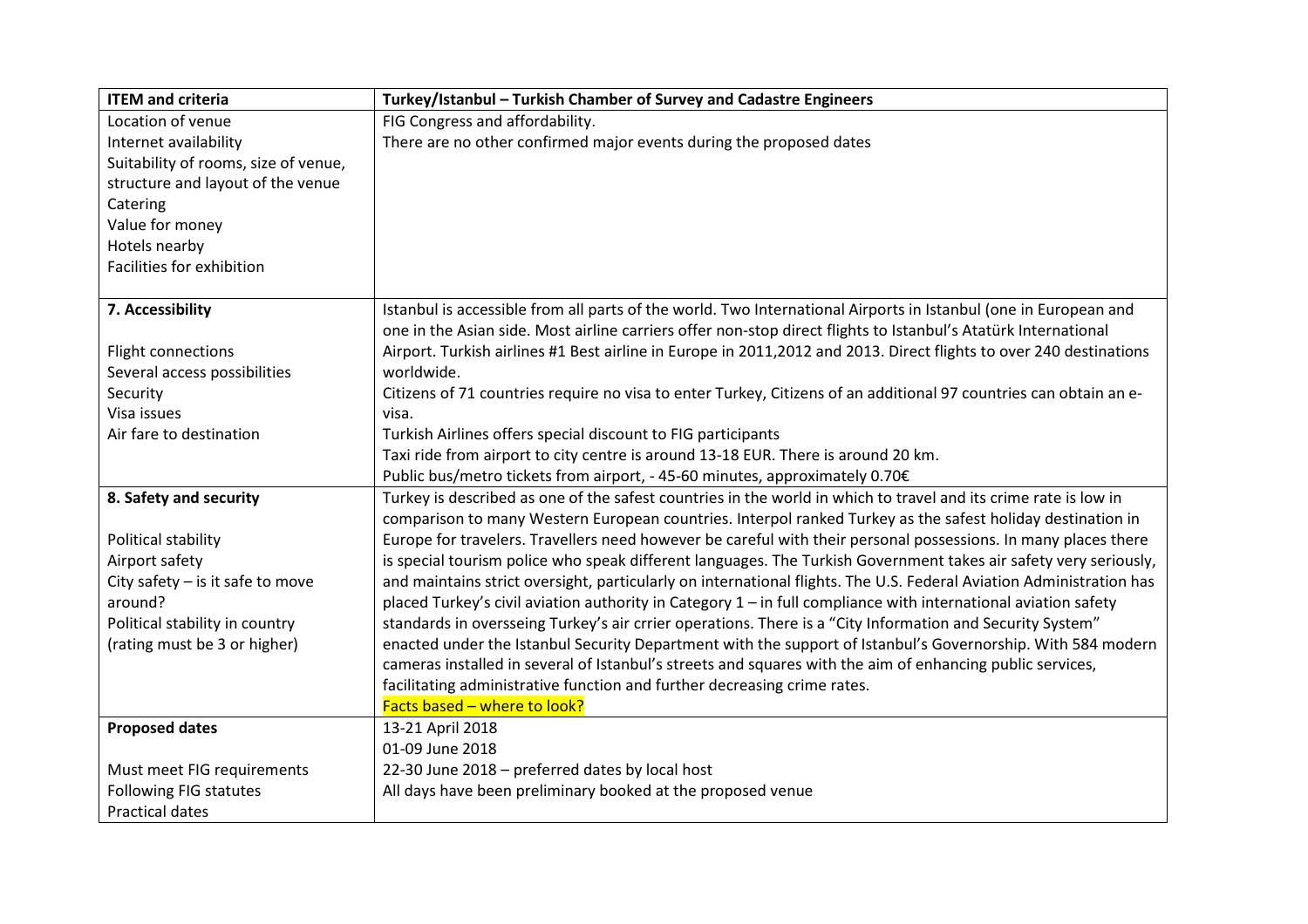| Istanbul between Apil-June has a moderate dry climate with an average temperature around 27C.<br>Availability of venue<br>Other conferences at same time<br>Several ideas on the technical program have been thought through and will cover all areas within the 10 FIG<br>9. Technical programme<br>commissions. There will be dedicated representatives to each commission. Outline for call for papers and time<br>Coverage of all FIG Commissions,<br>line is proposed.<br>Potential partners |
|---------------------------------------------------------------------------------------------------------------------------------------------------------------------------------------------------------------------------------------------------------------------------------------------------------------------------------------------------------------------------------------------------------------------------------------------------------------------------------------------------|
|                                                                                                                                                                                                                                                                                                                                                                                                                                                                                                   |
|                                                                                                                                                                                                                                                                                                                                                                                                                                                                                                   |
|                                                                                                                                                                                                                                                                                                                                                                                                                                                                                                   |
|                                                                                                                                                                                                                                                                                                                                                                                                                                                                                                   |
|                                                                                                                                                                                                                                                                                                                                                                                                                                                                                                   |
|                                                                                                                                                                                                                                                                                                                                                                                                                                                                                                   |
|                                                                                                                                                                                                                                                                                                                                                                                                                                                                                                   |
| Originality                                                                                                                                                                                                                                                                                                                                                                                                                                                                                       |
| Special ideas                                                                                                                                                                                                                                                                                                                                                                                                                                                                                     |
|                                                                                                                                                                                                                                                                                                                                                                                                                                                                                                   |
|                                                                                                                                                                                                                                                                                                                                                                                                                                                                                                   |
| 10. Technical tours<br>Technical tours will be planned for each commission. Ideas are excursions to:                                                                                                                                                                                                                                                                                                                                                                                              |
| - Regional Directorate of Land Registry and Cadastre                                                                                                                                                                                                                                                                                                                                                                                                                                              |
| - Istanbul Municipality Surveying/Planning/GIS Department<br>Coverage of all FIG Commissions                                                                                                                                                                                                                                                                                                                                                                                                      |
| - Kandilli Observatory and Earthquake Research Center<br>Originality                                                                                                                                                                                                                                                                                                                                                                                                                              |
| - Harbiye Military Museum<br>Ideas proposed                                                                                                                                                                                                                                                                                                                                                                                                                                                       |
| - Yildiz Technical University Surveying Department                                                                                                                                                                                                                                                                                                                                                                                                                                                |
| - Private companies                                                                                                                                                                                                                                                                                                                                                                                                                                                                               |
| 11. Social programme<br>The social programme suggests:                                                                                                                                                                                                                                                                                                                                                                                                                                            |
| A welcome reception will be hosted by the City of Istanbul                                                                                                                                                                                                                                                                                                                                                                                                                                        |
| Opening ceremony at ICC<br>Attractiveness and variety                                                                                                                                                                                                                                                                                                                                                                                                                                             |
| Proposals for dinners<br>Gala Dinner suggestion with a glimpse of Turkish culture and music                                                                                                                                                                                                                                                                                                                                                                                                       |
| Attractiveness of offered dinners                                                                                                                                                                                                                                                                                                                                                                                                                                                                 |
| Proposals for tours<br>General Directorate of land Registry and Cadastre will organize a dinner for the National delegates.                                                                                                                                                                                                                                                                                                                                                                       |
| Several social tours, both full and half days, are suggested.<br>Is the program following the overall                                                                                                                                                                                                                                                                                                                                                                                             |
| Several suggestions for "unusual venues"<br>FIG concept                                                                                                                                                                                                                                                                                                                                                                                                                                           |
| Pre and post tours are described                                                                                                                                                                                                                                                                                                                                                                                                                                                                  |
| 12. Attendance<br>2,000-2,500 delegates. Budget is based on 2,000. Hereunder 300 Turkish participants.                                                                                                                                                                                                                                                                                                                                                                                            |
|                                                                                                                                                                                                                                                                                                                                                                                                                                                                                                   |
| Expectation of international,                                                                                                                                                                                                                                                                                                                                                                                                                                                                     |
| regional and local attendance                                                                                                                                                                                                                                                                                                                                                                                                                                                                     |
| Realistic number of international and                                                                                                                                                                                                                                                                                                                                                                                                                                                             |
| national participants                                                                                                                                                                                                                                                                                                                                                                                                                                                                             |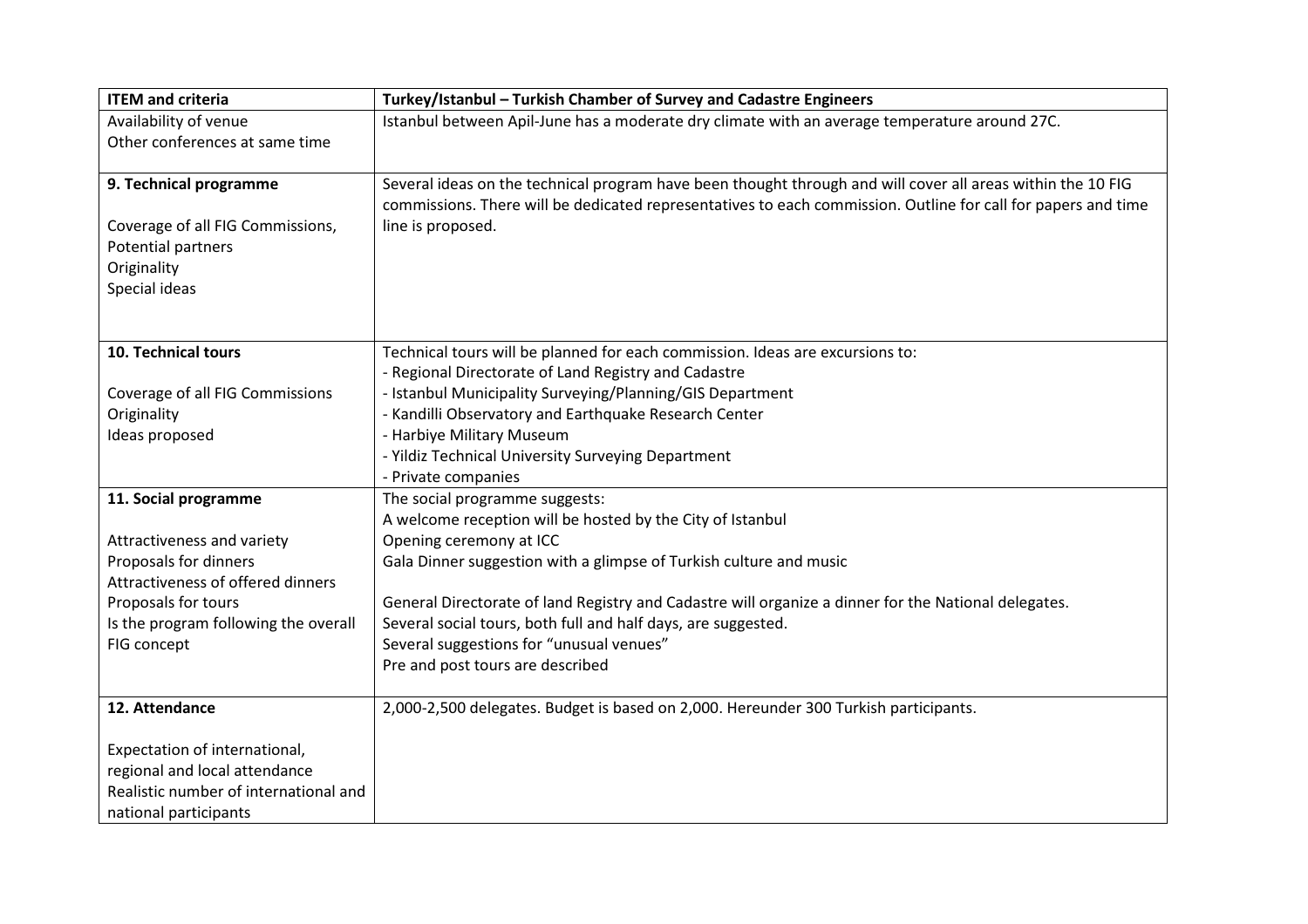| <b>ITEM and criteria</b>            | Turkey/Istanbul - Turkish Chamber of Survey and Cadastre Engineers                                                  |
|-------------------------------------|---------------------------------------------------------------------------------------------------------------------|
|                                     |                                                                                                                     |
| 13. Accommodation                   | Istanbul has almost 100,000 guestrooms and a variety of hotels to choose from.                                      |
|                                     | Hotels are approximately in the following price range (2014 prices)                                                 |
| Hotel costs                         | 5 star: €80 - 330                                                                                                   |
| Value for money                     | 4 star: $€60 - 240$                                                                                                 |
| Variation in hotel offers           | 1, 2, 3 star: €45 - 110                                                                                             |
| Closeness to proposed venue         | Hostels: €10 - 60                                                                                                   |
| Transportation to venue             |                                                                                                                     |
| 14. Finances                        | Suggested fees: €630 (Early Bird), €680 (Normal), €780 (Late/on-site), Students €280, Accompanying persons<br>€330. |
| Estimate of surplus and financial   | Lunch boxes and coffe/tea, welcome reception, is included in registration fee                                       |
| risks                               | Budget is high but fairly realistic estimations on costs. However low estimated surplus which is a very small       |
| Realistic fees proposed             | margin.                                                                                                             |
| Fees in an acceptable price range   |                                                                                                                     |
| Difference between international    | Value for money - general prices in Istanbul are low                                                                |
| and national fees                   |                                                                                                                     |
| Realistic budget                    |                                                                                                                     |
| <b>Estimated revenue</b>            |                                                                                                                     |
|                                     |                                                                                                                     |
|                                     |                                                                                                                     |
| 15. Sponsorship                     | The congress will support selected speakers from developing countries by providing 20+ free registrations and       |
|                                     | 50+ free or affordable accommodation. Additional support will be sought from aid programmes, donators or            |
| Estimate sponsorship and exhibition | from the congress budget.                                                                                           |
| income                              | The expected income from exhibition and sponsors is optimistic.                                                     |
| Proposed income                     | A welcome reception will be hosted by the City of Istanbul.                                                         |
| How realistic is proposed income    | Other potential sponsors might include the Province of Istanbul, Government of Turkey, major resource               |
| Local sponsor offerings             | industries, legal firms, financial institutions and real estate companies.                                          |
| Sponsor interest to conference      | Special offer by Turkish Airlines                                                                                   |
|                                     |                                                                                                                     |
| 16. Why host                        | increase awareness about the importance of Surveying/Geodesy and Photogrammetry/Geomatics<br>$\blacksquare$         |
|                                     | engineering among all public and private organisations in Turkey                                                    |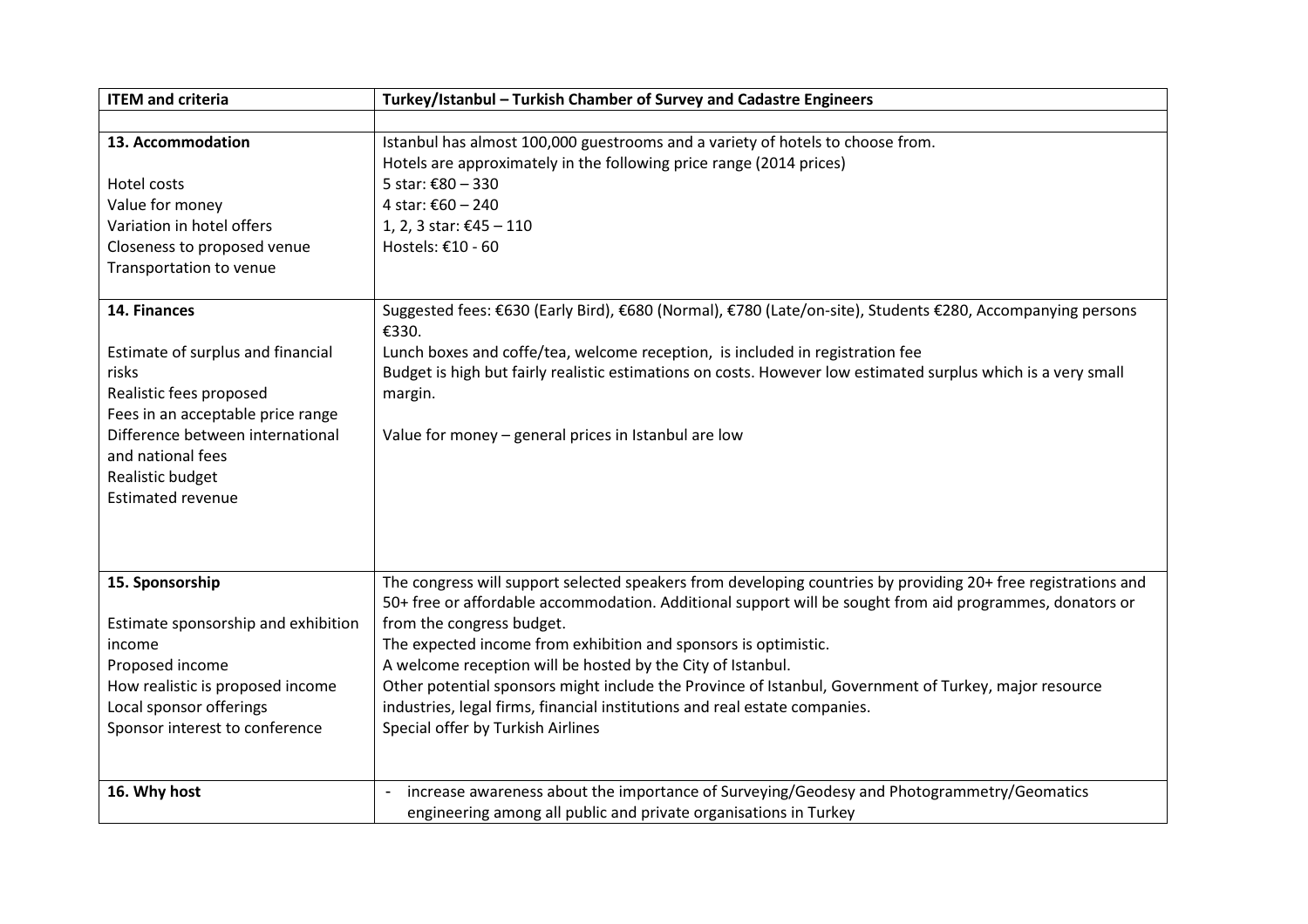| <b>ITEM and criteria</b>                                                                                                                       | Turkey/Istanbul - Turkish Chamber of Survey and Cadastre Engineers                                                                                                                                                                                                                                                                                                                                                                                                                                                                                                                                                                                                                                                                                                                                                                                                                                                                                                                                                                                                                                                                                                                                |
|------------------------------------------------------------------------------------------------------------------------------------------------|---------------------------------------------------------------------------------------------------------------------------------------------------------------------------------------------------------------------------------------------------------------------------------------------------------------------------------------------------------------------------------------------------------------------------------------------------------------------------------------------------------------------------------------------------------------------------------------------------------------------------------------------------------------------------------------------------------------------------------------------------------------------------------------------------------------------------------------------------------------------------------------------------------------------------------------------------------------------------------------------------------------------------------------------------------------------------------------------------------------------------------------------------------------------------------------------------|
| Reason for hosting                                                                                                                             | ensure cooperation between the volunteers and foreign colleagues<br>increase the number of scientific research projects and articles as much as possible; contribute to the<br>development and application of large-scale projects in public organisations and institutions<br>help the private sector restructure itself to adopt a new approach to the industry<br>ensure information exchange among scientists and encourage development of applications<br>improve qualified workforce to a considerable extent<br>promote Turkish industry and country to the rest of the world<br>increase in the number of survey engineering departments at universities and thereby in the potential for<br>workforce<br>rapid increase in the need for information and experience exchange among experts at an international level<br>encourage members to actively participate in FIG's activities and commissions<br>help Surveying/Geodesy and Photogrammetry/Geomatics engineering students and young surveyors<br>cooperate with their foreign counterparts and thus develop universal perspectives<br>make efforts to encourage neighbouring countries and the experts living in them to join FIG |
| 17. Objectives and outcomes                                                                                                                    | To ensure that the current professional practices in Turkey be evaluated by experts to address and develop                                                                                                                                                                                                                                                                                                                                                                                                                                                                                                                                                                                                                                                                                                                                                                                                                                                                                                                                                                                                                                                                                        |
| Thought through why conference<br>should be held at destination<br>Difference to other destinations<br>Short term outcome<br>Long term outcome | solutions for professional deficiencies, awareness in the professional community be improved, professional<br>information and ideas be exchanged among experts and that the projects conducted in Turkey be promoted to<br>and discussed with foreign experts.<br>Turkey has built very close relations with the Turkish speaking countries which acquired their independence<br>after 1990 and theis has streached into Mid-Asia, Eastern Europe, North and Central Africa an on into the<br>Middle East where many development projects are being supported by Turkey both financially and technically.                                                                                                                                                                                                                                                                                                                                                                                                                                                                                                                                                                                         |
| 18. Suggested theme<br>Thought of possible theme that fits<br>to local/regional situation                                                      | No suggestion yet for theme, but will elaborate on this. There is already a suggestion for logo and banner<br>elements.                                                                                                                                                                                                                                                                                                                                                                                                                                                                                                                                                                                                                                                                                                                                                                                                                                                                                                                                                                                                                                                                           |
| 19. Events organized in the past<br>three years                                                                                                | Several larger and smaller conferences, symposia and events have been undertaken by CSCE.                                                                                                                                                                                                                                                                                                                                                                                                                                                                                                                                                                                                                                                                                                                                                                                                                                                                                                                                                                                                                                                                                                         |
| How experienced is the host in<br>organising events                                                                                            |                                                                                                                                                                                                                                                                                                                                                                                                                                                                                                                                                                                                                                                                                                                                                                                                                                                                                                                                                                                                                                                                                                                                                                                                   |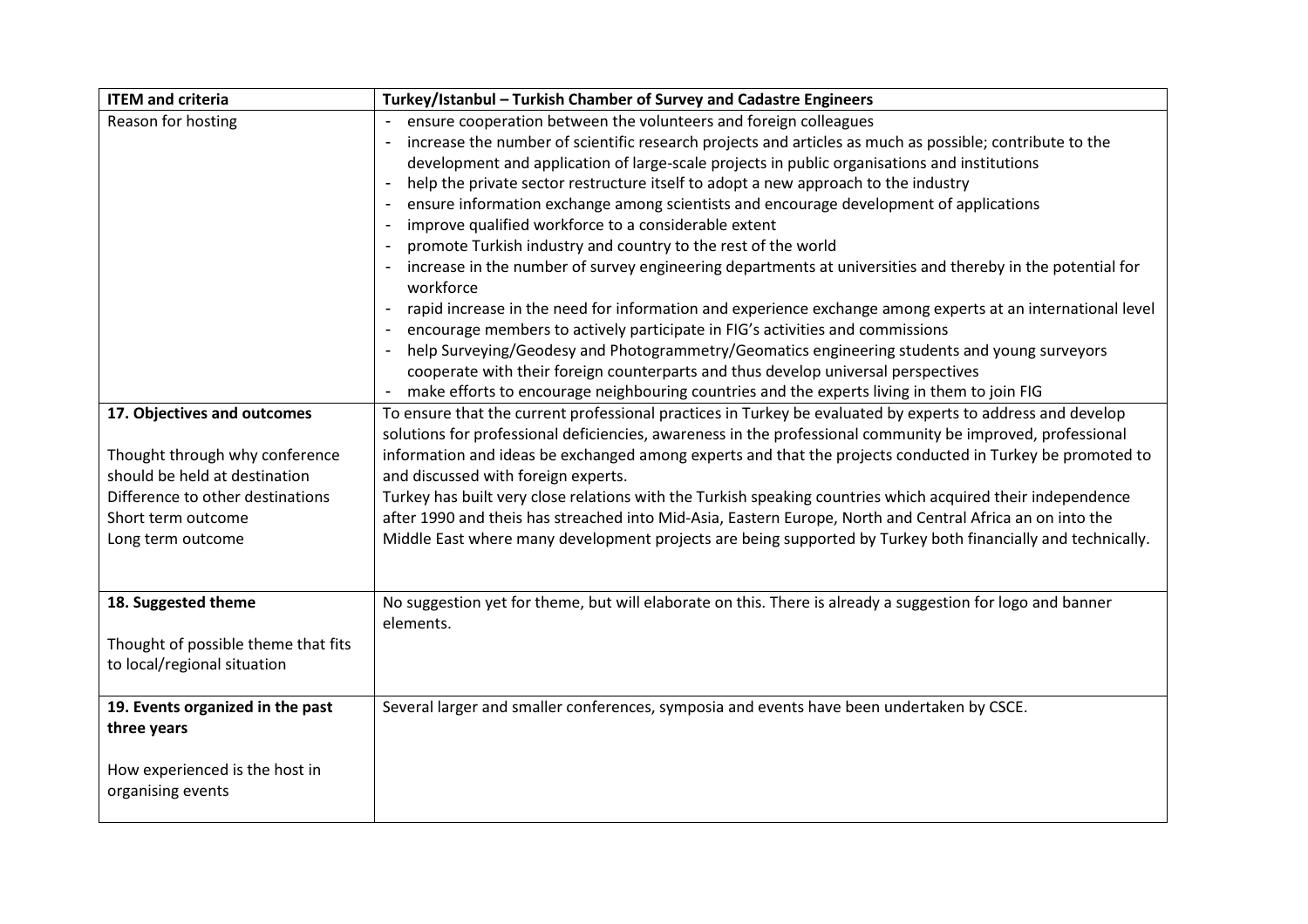| <b>ITEM and criteria</b>                             | Turkey/Istanbul - Turkish Chamber of Survey and Cadastre Engineers                                                                                                                                                         |
|------------------------------------------------------|----------------------------------------------------------------------------------------------------------------------------------------------------------------------------------------------------------------------------|
| 20. Major event planned in the                       | There are several, however none confirmed at the proposed dates.                                                                                                                                                           |
| proposed city in 2017                                |                                                                                                                                                                                                                            |
|                                                      |                                                                                                                                                                                                                            |
| Many events might affect the price                   |                                                                                                                                                                                                                            |
| level                                                |                                                                                                                                                                                                                            |
|                                                      |                                                                                                                                                                                                                            |
| 21. Initiatives for sustainable                      | Many initiatives have been established to "go green in Istanbul". Environmental concerns have been put on the                                                                                                              |
| conference environment                               | agenda. Istanbul Metropolitan Municipality and the Governorship of Istanbul help meeting planners in                                                                                                                       |
|                                                      | organising environmentally responsible practices. Bureau Veritas and the Turkish Hotels and Investors                                                                                                                      |
| Is host city paying attention to                     | Association teamed up to launch "The Hotel Greening Project" in order to move the environmental agenda                                                                                                                     |
| environmental issues                                 | forward encouraging them to employ environmentally friendly strategies.                                                                                                                                                    |
| Is venue paying attention to<br>environmental issues | Meeting venues are also working on becoming "green venues" by e.g. maximum natural light, walking distance<br>to hotels, congress facilities located in the city center offer delegates the opportunity of walking, easily |
| Is host paying attention to                          | accessible public transportation, recycling bins for papers, plastics, glasses placed within the venues, several                                                                                                           |
| environmental issues                                 | venues employ a system for distilling waste oils in the kitchens, energy smart lighting within venues, recycling                                                                                                           |
|                                                      | pens are being used at the meeting rooms, smoking is banned in all closed public spaces within the venues. The                                                                                                             |
|                                                      | use of local food                                                                                                                                                                                                          |
| 22. New initiatives or activities                    | Proposes a workshop on "Property Ownership" as part of the congress - focus area in the Turkish speaking                                                                                                                   |
|                                                      | countries in Mid-Asia.                                                                                                                                                                                                     |
| Originality - but within the overall                 | For the past 10 years CSCE has organized the Young Surveyors day to gather Young Surveyors from all over the                                                                                                               |
| FIG concept                                          | world. In parallel with the FIG 2018 the Chamber suggests a "Young Surveyors Day".                                                                                                                                         |
|                                                      |                                                                                                                                                                                                                            |
|                                                      |                                                                                                                                                                                                                            |
|                                                      |                                                                                                                                                                                                                            |
|                                                      |                                                                                                                                                                                                                            |
| 23. What legacy to leave locally                     | See above.                                                                                                                                                                                                                 |
| from the Working week                                |                                                                                                                                                                                                                            |
|                                                      |                                                                                                                                                                                                                            |
|                                                      |                                                                                                                                                                                                                            |
| With host                                            |                                                                                                                                                                                                                            |
| Hosting city                                         |                                                                                                                                                                                                                            |
| For the surveying community                          |                                                                                                                                                                                                                            |
| <b>VALUATION</b>                                     |                                                                                                                                                                                                                            |
| Issues supporting destination -                      | - A strong member association whose representatives have been active in FIG for a long time. CSCE is one of                                                                                                                |